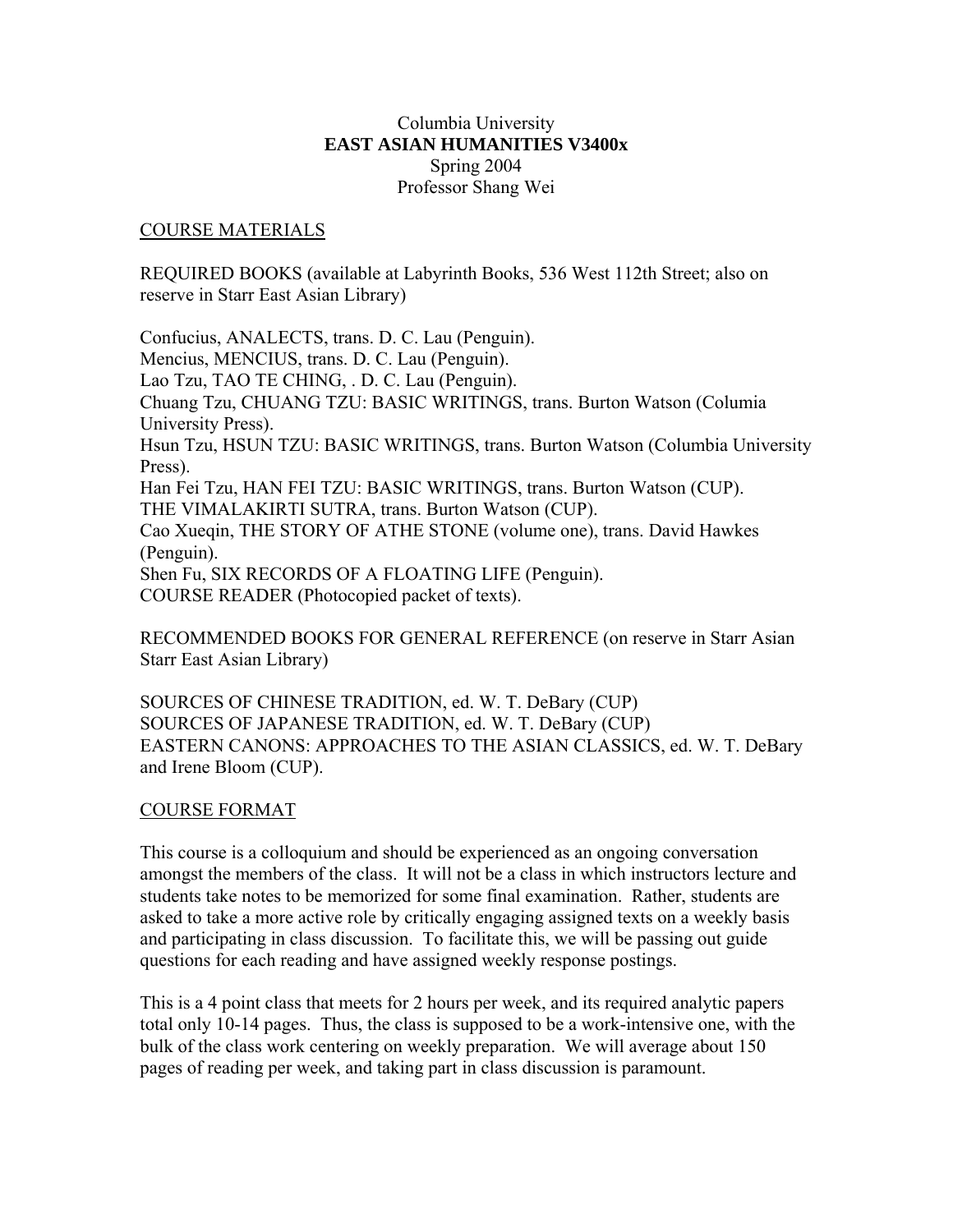# GRADING

Attendance, participation, and response postings: 45% Papers:  $30\%$ Final Presentation: 25%

# REQUIREMENTS

1) regular class attendance

2) weekly one-page response postings

3) short class presentation (approximately 5 minutes, based on one of the texts)

4) two analytical papers: 4-6 pages due October 22, 6-8 pages due on December 3 5) final presentation (fifteen minutes of prepared talk by the student on a prearranged topic followed by a 15 minute question and answer session with the instructors)

# 1) Attendance:

Regular class attendance is essential for any colloquium. We will take attendance every class and absences will have an adverse effect on grades. However, if you must miss class for some compelling reason, we ask you to advise us in advance of the class meeting.

# 2) Response postings:

Response postings should be concise (about one or two well-crafted paragraphs, up to 300 words in total) and reflect a thoughtful engagement with the assigned texts on the part of the student. These responses can be written with one of the weekly guide questions in mind, but need not be. Postings must be submitted by 12:00 noon the Sunday before class. This will allow everyone to read the postings before attending class and will thus generate further discussion.

To post, open the following site and click on "New Posting." Please include your full name at the top of your response as only your e-mail address will appear on the index. You must use your Columbia address to enter the site and to submit postings. https://www1.columbia.edu/sec/bboard/013/ahum3400-001/

3) Each student will be required to make a brief presentation approximately five minutes in length on one of the texts. These presentations will take place at the beginning of class and should act as springboards for discussion. Students need not consult secondary sources. Instead, we would like you to present your interpretations based on an in depth reading of the text as well as further problems or questions you would like to discuss. Reading and integrating the weekly postings will allow the presenter to draw in other contradictory or complementary interpretations.

# 4) Analytic papers:

There will be two analytic papers assigned for this class.

The first, to be submitted on October 22, should be 4-6 pages on a single text. It should reflect both an understanding of as well as a critical engagement with the text. Including quotations is a very good idea.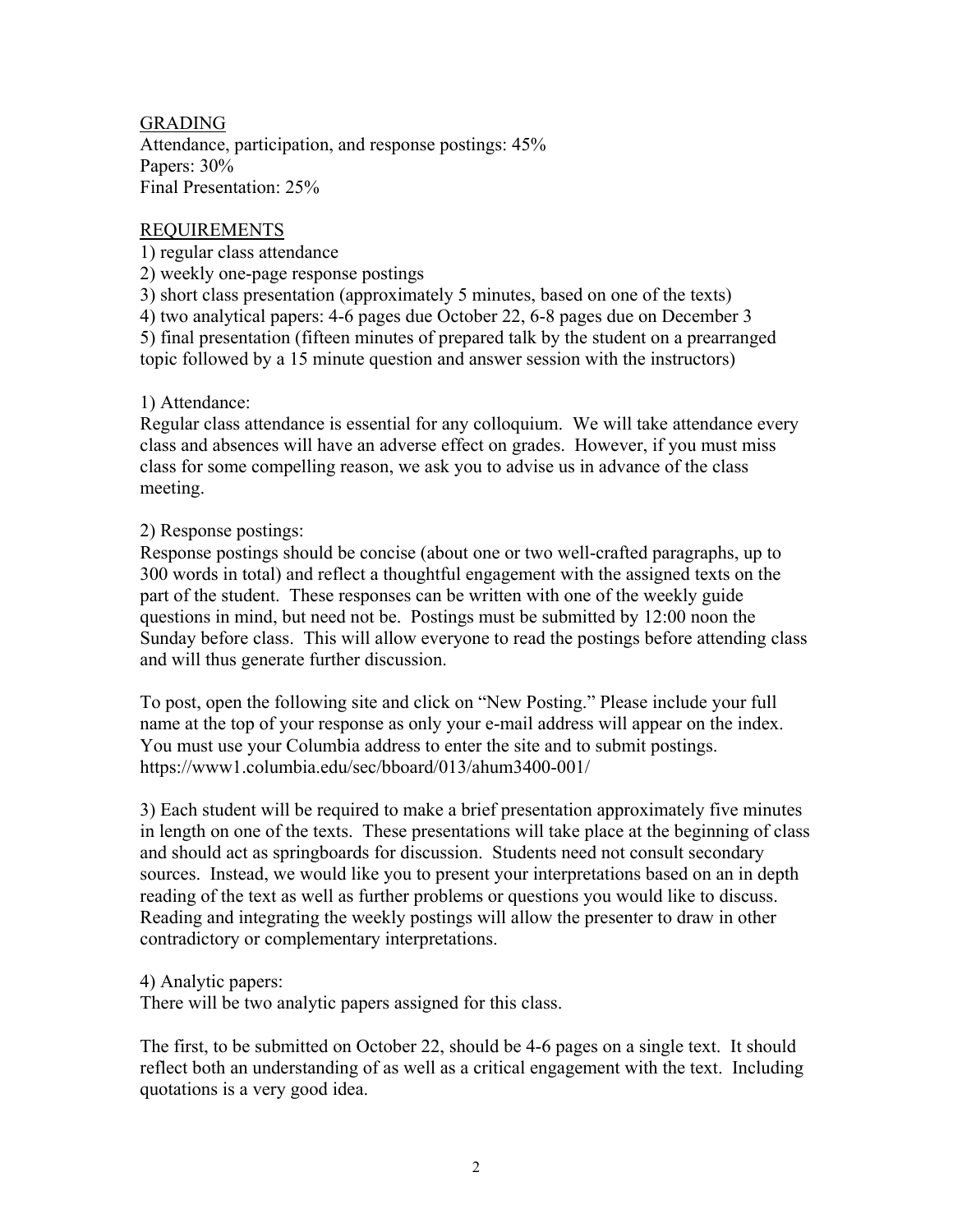The second, to be submitted on December 3, should be 6-8 pages on two to four texts. The majority of these analyzed texts should be from the second half of the semester. You should explore a theme, an issue, a problem, a motif, or a literary device that you see as being important in several of the texts we have read. Again, it is vital to quote from texts in order to keep these papers focused and concrete.

Both instructors would be delighted to discuss your papers with you before you hand them in. In fact, it is often a good idea to run a paper topic by us before starting to write. However, we cannot read any actual written papers before they are handed in.

# 5) Final presentation:

In lieu of a final written examination, students are asked to give a final presentation. The exam will take approximately 30 minutes. The first 15 minutes will be a prepared presentation on the part of the students on a pre-assigned topic that makes use of 3-5 texts from our class. This will be followed by a 15 minute question and answer session with the instructors. The questions will either ask for further elaboration on the presentation or be about more general themes or problems we have encountered over the semester. (There will be no random questions about picky details.)

The examination will take place during the reading period.

# SCHEDULE

| 1/26 |  | Class 1: Introduction |
|------|--|-----------------------|
|      |  |                       |

- 2/2 Class 2: Confucius (551?-479? BCE) and Mencius (390?-305? BCE) Confucius, ANALECTS (Analects: (pp. 59-75, 86-148) Mencius, MENCIUS (pp. 49-84, 97-100, 117-137, 143-146, 151-152, 160-193, 200-204)
- 2/9 Class 3: Taoism Lao Tzu, TAO TE CHING Chuang Tzu, CHUANG TZU: BASIC WRITINGS (secs. 1-4, 6, 17, 19)
- 2/16 Class 4: Legalism Hsun Tzu, HSUN TZU: BASIC WRITINGS (pp. 15-55, 79-111, 139-171) Han Fei Tzu, HAN FEI TZU: BASIC WRITINGS (pp. 1-20, 30-34, 96- 117)
- 2/23 Class 5: Buddhism Course Reader: Selections from The Experience of Buddhism THE HOLY TEACHINGS OF VIMALAKIRTI (Introduction, pp.1-14; chapters 2-5, pp. 32-74; 7-9, pp. 83-110; 14, pp. 143-146)
- 3/1 Class 6: Tang Poetry (618-907 CE)